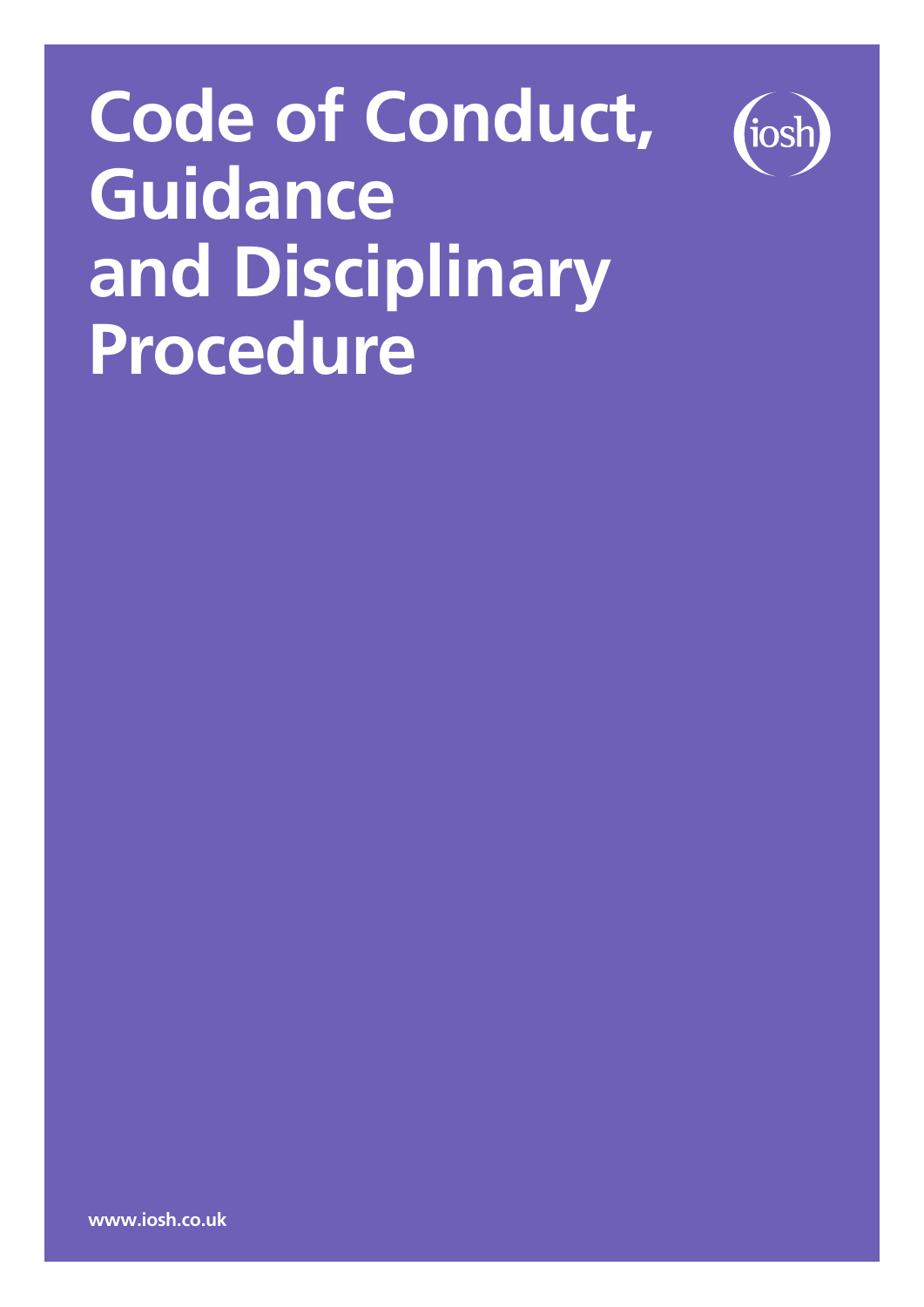This publication is divided into three parts:

Part 1 Code of Conduct

Part 2 Code of Conduct – Guidance

#### Part 3 IOSH Disciplinary Procedure

IOSH has been granted a Royal Charter to act in the interests of the general public benefit.

IOSH's Code of Conduct ("the Code") is a public document. It has at its heart the IOSH vision of "a world of work which is safe, healthy and sustainable". It provides a strong ethical foundation for all our members working towards this vision.

The purpose of the Code is to help members demonstrate their value and reliability through adhering to high standards. The aim of the Guidance is to support members in their efforts to reach and maintain the standards, which are expressed as integrity, competence, respect and service. The standards are based on public expectations of professionalism. The meaning of each standard is presented as a set of obligations expressed as individual Code Points.

In scope, the Code applies principally to the activities of members as health and safety professionals. Members owe a primary loyalty to those at risk and should seek to ensure professional independence in the execution of their duties. In a profession, it is essential that members demonstrate integrity by being honest and acting fairly. Members must also avoid departing from the standards of integrity, competence and respect in their private lives in any way that could undermine public trust and confidence in the profession.

Wherever possible, IOSH has provided practice-based examples in the Guidance to help interpret the Code. Members may also contact IOSH staff with queries about the Code and how it relates to particular situations. IOSH will supplement the Guidance to address frequently-asked questions.

IOSH may investigate apparent or alleged non-compliance with the Code. Under Byelaw 8(1), all members have a duty to comply with the Code, which is effective from 04 March 2013. [Prior to that date the Code of Conduct approved by Council in September 2004 will apply.] Primarily the Code and Guidance are to assist members to do the right thing. When IOSH makes enquiries about members' compliance with the Code, it will give them the opportunity to explain the reasonableness of their actions or omissions.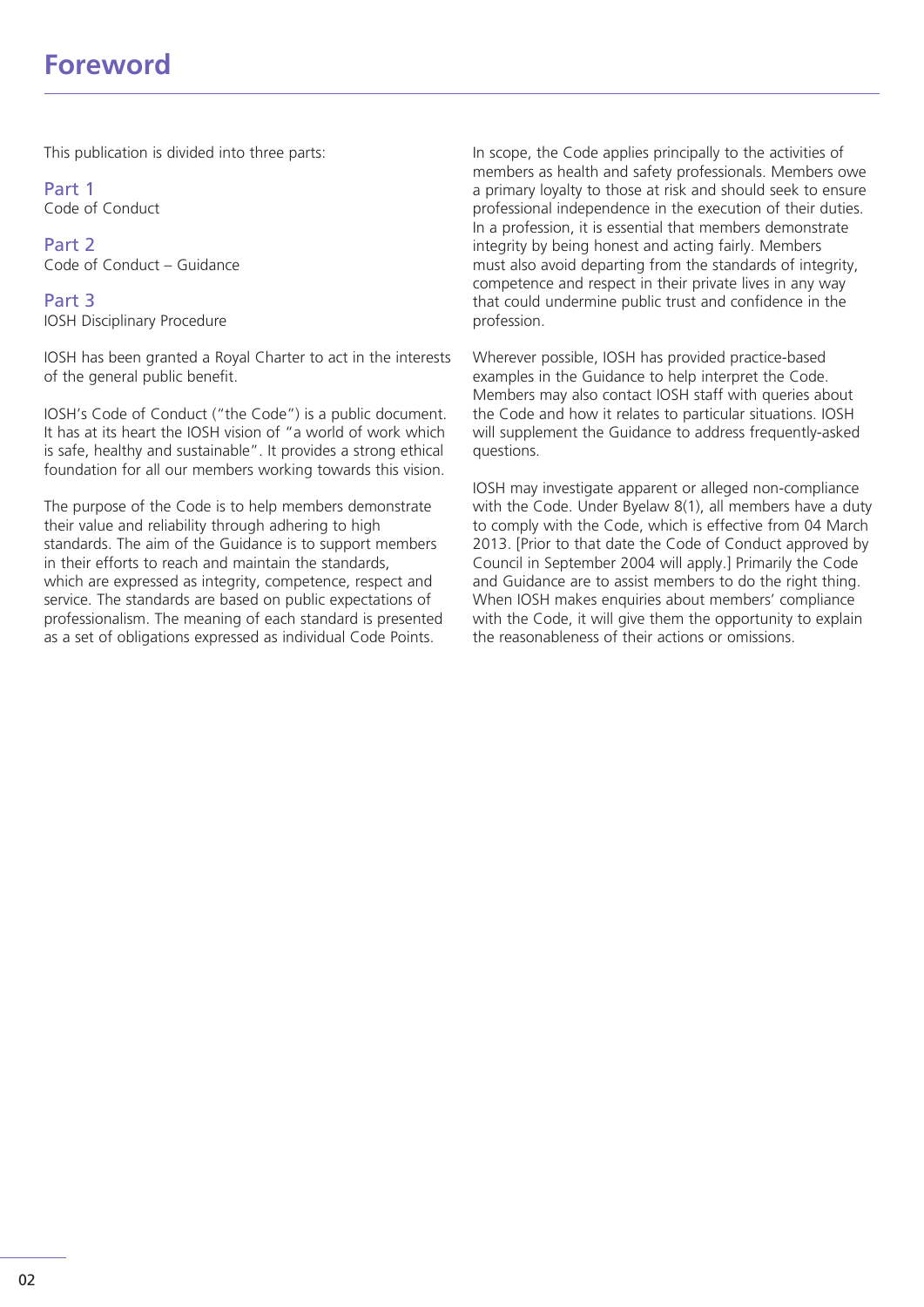# 1 Integrity

Members are required to:

- 1.1 Be honest;
- 1.2 Abide by the law;
- 1.3 Notify the Institution in writing promptly if they have been

(a) convicted of a criminal offence by a Court or (b) charged with a criminal offence contrary to health and safety legislation or

(c) adjudged bankrupt or have entered into a formal arrangement with their creditors; and

1.4 Avoid conflicts of interest wherever possible and if one arises promptly take appropriate steps to manage it.

# 2 Competence

Members are required to:

- 2.1 Ensure they are competent to undertake proposed work;
- 2.2 Ensure persons working under their authority or supervision are competent to carry out the tasks assigned to them;
- 2.3 Undertake appropriate continuing professional development and record it in the manner prescribed by the Institution; and
- 2.4 Ensure that they make clients, employers and others who may be affected by their activities aware of their levels of competence.

## 3 Respect

Members are required to:

- 3.1 Cooperate fully with IOSH and abide by its Charter, Byelaws and Regulations;
- 3.2 Respect the rights and privacy of other people and organisations;
- 3.3 Cooperate with employers or clients in fulfilling their legal duties under the terms of their employment or consultancy contracts;
- 3.4 Have due regard for the effect their professional activities may have on others;
- 3.5 Ensure that their professional and business activities are reasonable; and
- 3.6 Respond promptly and appropriately to disputes and complaints.

# 4 Service

Members are required to:

- 4.1 Ensure that the terms of appointment and scope of work are clearly recorded in writing;
- 4.2 Ensure that, where necessary, they have adequate professional indemnity insurance when providing consultancy services;
- 4.3 Carry out their professional work in a timely manner;
- 4.4 Ensure that professional advice is accurate, proportionate and communicated in an appropriate format;
- 4.5 Have due regard for levels of service and customer care reasonably expected of them; and
- 4.6 Inform any person overruling or neglecting their professional advice of the potential adverse consequences and keep a written record of the date, time and nature of this action.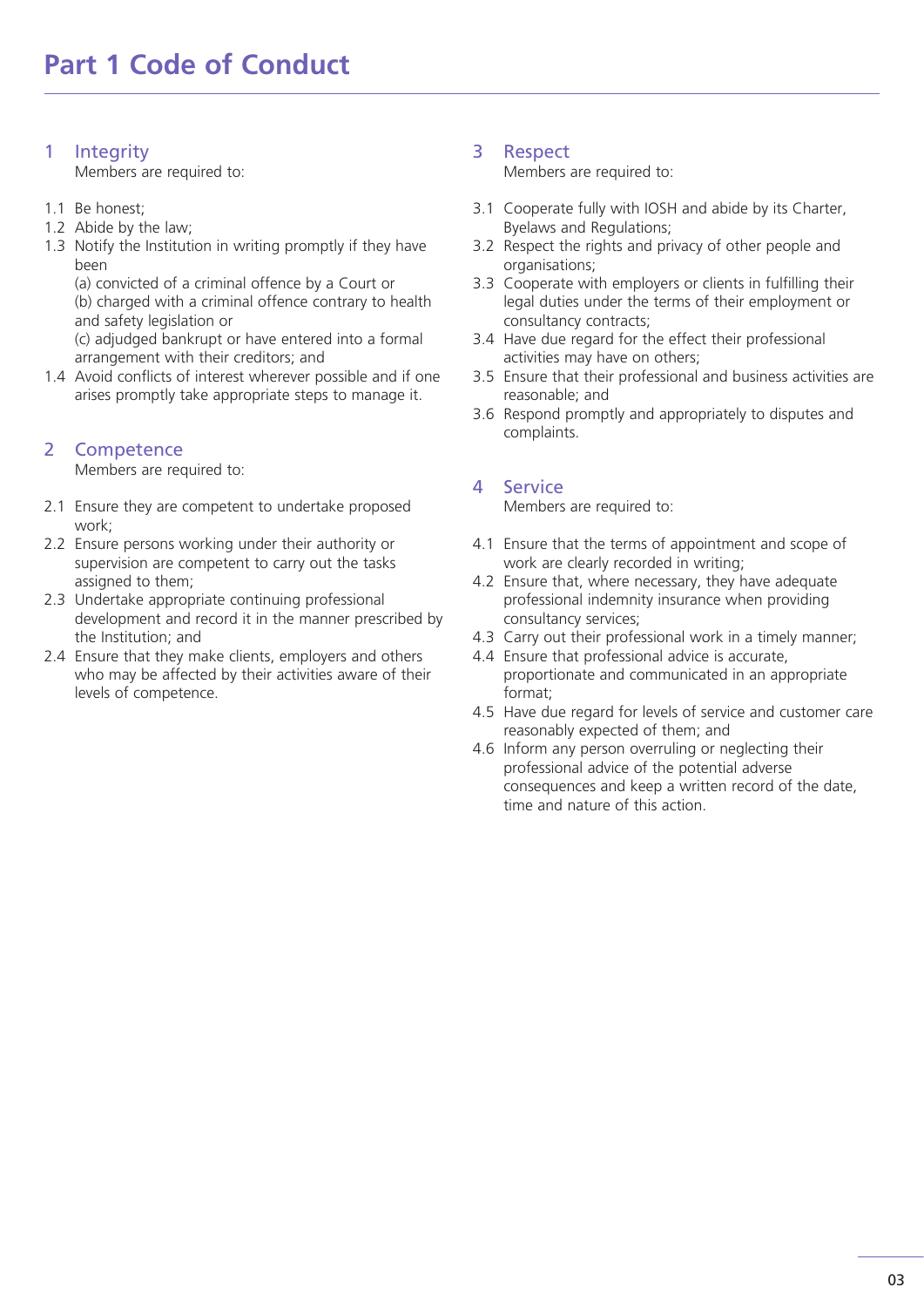### Introduction

While this Guidance on the Code of Conduct is primarily addressed to IOSH's members, it is also a public document. It provides explanation on how to apply the Code in practice. It will be updated as and when necessary; you should check the IOSH website for the latest version. In particular, investigation of future complaints will serve to clarify the interpretation of particular Code Points.

### 1 Integrity

Members are required to:

1.1 *Be honest*

You must be honest in discharging your duties as a health and safety professional. In litigation concerning other professionals, courts have decided that defendants have been dishonest if they knew that what they were doing would be regarded as dishonest by honest people.

Knowingly misleading anybody for financial or other gain that could not have been made honestly is most likely to be unacceptable. Examples include giving misleading information about qualifications and/ or memberships, either to a prospective or current client, in order to gain or retain instructions, or to a prospective or current employer, in order to obtain employment or to attain a promotion or enhanced benefits. Assisting others to gain from the provision of false information is also unlikely to be acceptable. Examples include entering misleading details on policies, procedures, risk assessments or similar documentation or records.

You must be honest when you are 'off duty' too. However, IOSH will be reluctant to investigate if what is alleged, even if true, would not materially affect either your reputation as a health and safety professional, other members' professional reputations or the reputation of IOSH itself.

1.2 *Abide by the law*

To gain public trust and confidence, you must obey the law in all aspects of your life. Convictions for some criminal offences may lead to disciplinary proceedings being taken against the convicted members by IOSH.

Historically IOSH has not given an exhaustive list of these criminal offences and we consider that doing so would be unwise. Generally, offences under health and safety legislation, and any involving dishonesty (see guidance to Code Point 1.1), are likely to lead to

disciplinary proceedings. Sexual offences and offences involving violence are also likely to lead to disciplinary proceedings. Factors affecting IOSH's decision whether to bring disciplinary proceedings will include the maximum sentence available on a first conviction for the offence, the extent to which you did or stood to profit from the offence and the extent of the actual or possible loss or harm to any victim.

- 1.3 *Notify the Institution in writing promptly if they are*
	- *(a) convicted of a criminal offence by a Court or*
	- *(b) charged with a criminal offence contrary to health and safety legislation or*
	- *(c) adjudged bankrupt or enter into a formal arrangement with their creditors.*

Transparency in all the matters covered by this Code Point underpins the integrity standard.

(a) You must be proactive and give IOSH details of the offence(s) and the Court as a bare minimum, whether or not you are awaiting sentence and/or intend to appeal.

If you accept an offer of a fixed penalty for an illegal act, without reference to a court, then IOSH does not anticipate taking disciplinary proceedings. For instance, in England fines and driving licence endorsements for speeding may be concluded without court involvement. These matters fall outside the scope of Code Point 1.3 (a). You should, however, reflect on the particular threat to your own professional reputation, the reputation of other members and the reputation of IOSH presented by such illegal acts.

- (b) Being charged with an offence under health and safety legislation potentially could also affect the reputation of other members and/or IOSH itself, so self-reporting is imperative.
- (c) You should give full details of all the circumstances: the reasons why you were unable to pay your debts in full as and when they fell due; the steps you took to minimise losses to your creditors; and any reports prepared on your financial position, breaking down your assets and liabilities, including the nature of those liabilities. IOSH is likely to look more favourably on situations where your culpability for your predicament is low.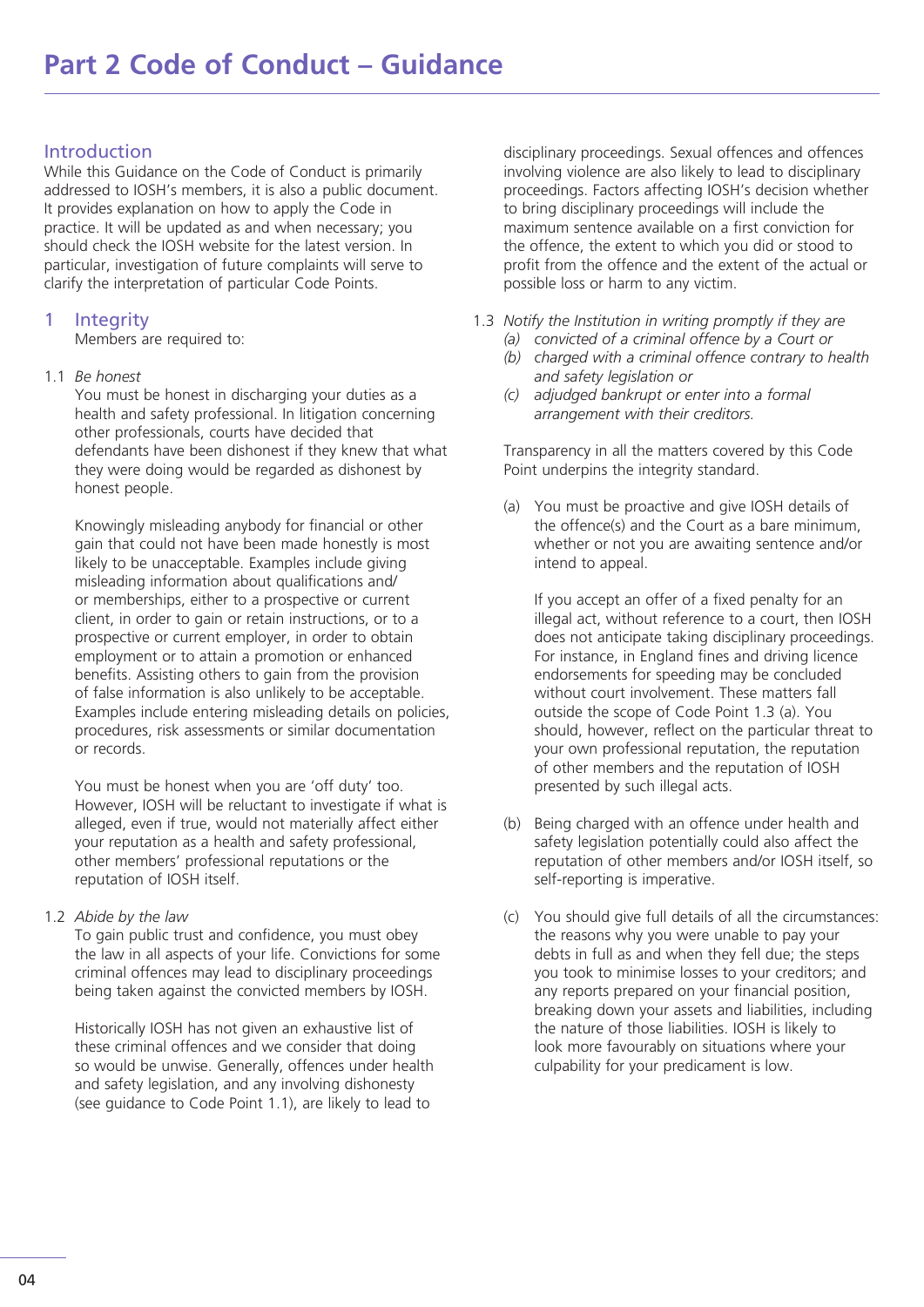#### 1.4 *Avoid conflicts of interest wherever possible and if one arises promptly take appropriate steps to manage it.*

Conflicts of interest occur where your judgement may be affected by more than one interest, meaning an interest in the outcome: what may happen as a result of your involvement. Something that could benefit one interest may be detrimental to the other interest. An interest may be personal or professional. You usually have a personal interest in being able to provide for yourself and any dependants. This should not be allowed to interfere with the professional interest of giving appropriate health and safety advice.

If you recognise a dangerous procedure but do not recommend a shutdown in case it ultimately leads to the closure of the company and your redundancy, then that could point to a lack of integrity. Similarly, as a consultant, if you are aware that your recommendations are not being implemented, but you continue to advise the organisation for the fee income you derive, then that may be similarly questionable.

You are unlikely to be able to avoid having a personal interest in earning a living but should be able to put the welfare of the workforce or others affected by your activities first. Where you are acting as an expert witness in judicial proceedings the overriding objective will be to assist the decision-maker to deal with the case justly. If you take on the role of giving expert witness evidence, you should disclose any previous or continuing relationship that you have with any of the parties in the case at the time you are instructed and in any report prepared for the case.

The conflicts that you are required to avoid include situations such as accepting responsibility for advising both parties to a contract. This is because the interests of the parties are competing interests that are in conflict, as each wants the best outcome for them. If you advise company A on selecting an external training provider and company B on tendering for providing training services to A, without disclosing to A or B that you act for the other, then that is likely to lead to a breakdown in trust and the possibility of complaint. A wants the best value it can get for its training budget and B wants to win custom at the highest rate possible. If the full extent of your involvement becomes known, A and B are likely to

doubt that you could have at all times acted in their best interests and may resent you earning two fees. Indeed both may regard the second fee as an inappropriate secret profit made by exploitation.

Conflicts of interest may also arise through the offer or acceptance of inducements. Inducements can include gifts, hospitality, preferential treatment and inappropriate appeals to friendship or loyalty. An inducement could affect your professional independence. You should not encourage any inducements which a reasonable observer may perceive to be factors that could affect your or another member's objectivity, and thus the health and safety of others.

There will be occasions where people approach you for a professional opinion that implicitly agrees with their interest. For example, a relative or friend wants you to give expert evidence in judicial proceedings for which the friend or relative's interest is in an outcome favourable to them, which may not be a fair one. Even if you disclose your relationship and satisfy yourself that you are giving your genuine opinion that coincidentally favours your relative or friend, there is a real danger that the perception will be that you have allowed your objectivity to be clouded by family or friendship. If you fail to disclose this conflict of interest, it may look like you are concealing material information that undermines your credibility as an expert. Such concealment could point towards a lack of integrity. You need to consider whether, for professional reasons, you need to decline to take on certain work in the first place.

If a conflict of interest arises, you should take appropriate steps to manage it. This may involve informing parties of the conflict and seeking their approval for adjustments to the situation designed either to remove the conflict entirely or significantly reduce its actual impact. Best practice, before continuing to act, is to seek written confirmation from each affected party that they have considered your disclosure and whether to take advice from an alternative source. In some circumstances the conflict may be of such a nature as to prevent a reasonable observer from concluding the situation can be managed satisfactorily. If so, you may need to consider ceasing to act for a party and possibly withdraw completely. When in doubt you should contact IOSH to discuss the matter.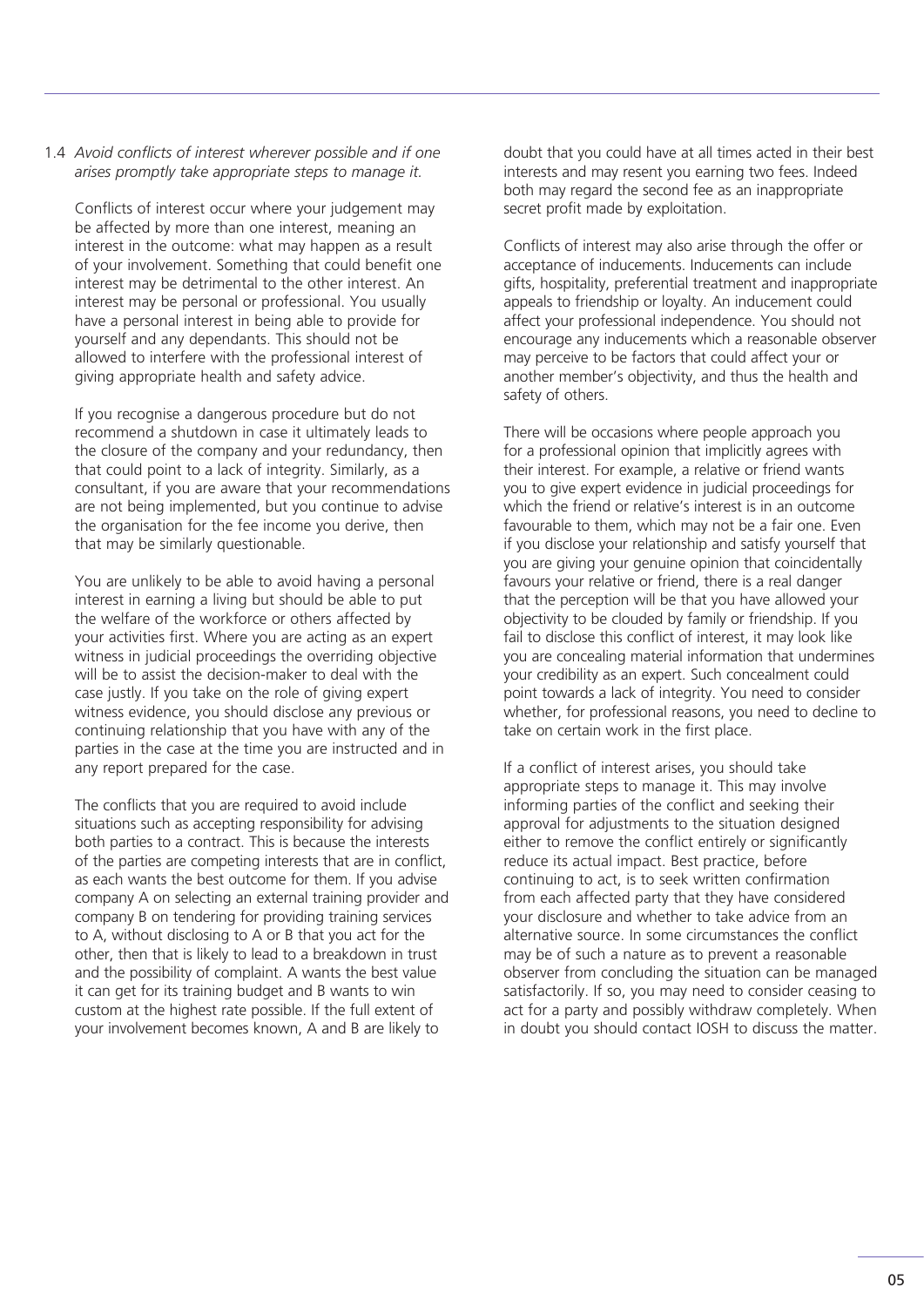### 2 Competence

Members are required to:

2.1 *Ensure they are competent to undertake proposed work.*

Competence is a combination of knowledge, skills, experience and recognition of the limits of your capabilities. Knowledge can be gained or developed by studying for qualifications, but a qualification, by itself, is not evidence of competence. It must be enhanced by skills and knowledge that you develop through experience. For example, as a health and safety practitioner you will have studied the harmful effects of noise along with prevention and control strategies for noise. You may not, however, have been taught the skills or have had the experience to be competent to undertake a detailed noise survey. In this case you would seek the services of a competent person in noise assessment or attend the appropriate course and gain experience to raise your competence to an appropriate level to undertake the survey.

If you provide expert witness services, you must take particular care to meet the requirements of the legal jurisdiction where you are providing them. Court rules may specify a number of mandatory statements and declarations for inclusion in reports. Members are strongly encouraged to undertake preparation for and familiarisation with the role of expert witness. Your overriding duty will be to the Court rather than to any person instructing you or with an interest in the outcome of the proceedings. Where a party to a case regards your evidence as unfavourable to their desired outcome then that party may seek to discredit you. If you do not demonstrate a grasp of both the duties of an expert witness and the Court rules that apply to your evidence, then this is one possible line of attack on your competence.

2.2 *Ensure persons working under their authority or supervision are competent to carry out the tasks assigned to them.*

Where you are responsible for managing or supervising individuals, you are required to ensure that they are competent to carry out the tasks assigned to them. This may include: determining whether an individual is competent when recruited to a role; engaging the services of a consultant; or managing a team of advisors who provide a range of functions for an employer. It may also include making arrangements for persons under your authority to undertake appropriate Continuing Professional Development to maintain their level of competence.

It is advisable, as a supervisor or manager, to have a clear idea of the range of competences present in your team to avoid placing individuals in a situation where they may feel obliged to undertake a task, even when they are not competent to do so.

2.3 *Undertake appropriate continuing professional development and record it in the manner prescribed by the Institution.*

Competence is not attained through qualification alone. You should maintain and improve your competence by participating in Continuing Professional Development (CPD) activities throughout your professional career.

The CPD regulations require chartered fellows, chartered members, graduate members and technical members to undertake a programme of CPD. You should document your CPD through the IOSH system. CPD is not limited to attending training events and conferences. You are encouraged to reflect on all aspects of your professional activities, to identify positive areas of practice that have led to new insights, and to identify gaps in knowledge. Further advice on how to maintain your CPD is available from IOSH. You should expect IOSH to take a look at your compliance with the CPD regulations if it has cause to make any enquiries about your compliance with other parts of the Code.

2.4 *Ensure that they make clients, employers and others who may be affected by their activities aware of their levels of competence.*

There may be occasions when you are asked to carry out a specific task that requires specialist skills or knowledge that are beyond the limits of your competence. In these circumstances you should inform the client or employer of the limitations of your competence and consider the following options.

- (a) Decline the work, indicating where specific competences are required. It is recommended that you identify a suitable person or organisation with such competences to complete the work.
- (b) Agree to carry out the work, provided it is supervised and/or peer-reviewed by another suitably competent person. This may be the best way to extend your current competences, if you desire that.
- (c) Agree to carry out the work, but with your initial advice subject to review in the light of wider experience. This option may be appropriate for novel situations for both you and your client or employer, and where the risks to all involved are assessed and acceptable. You should make efforts to avoid such situations and learn how to minimise them, but they may be the only realistic option in certain circumstances.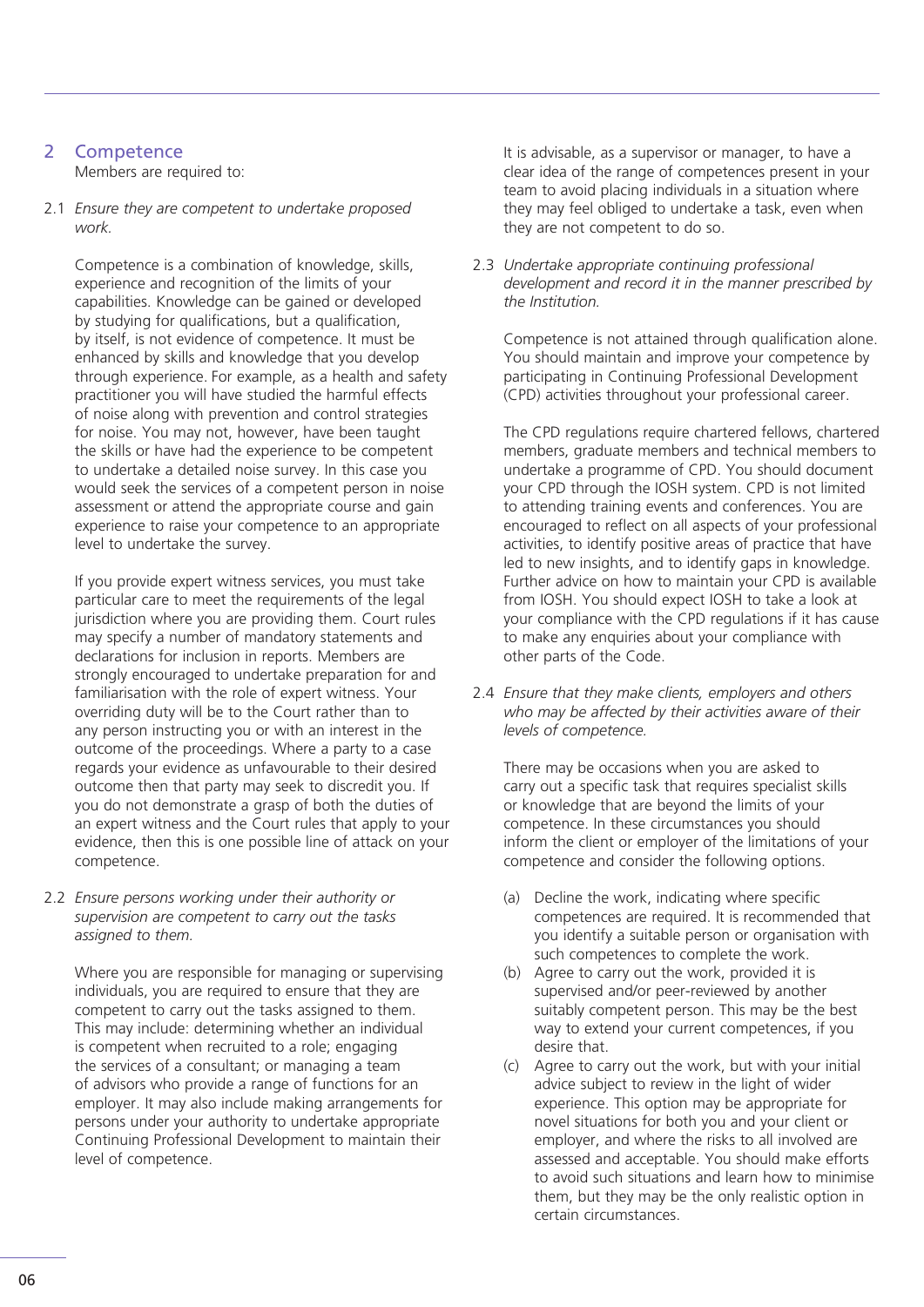Remember that stopping or delaying work to consult others with appropriate competences is also a safe option in most cases. Working outside your competence area may have legal implications to you and the employer/ client, and also to your continued membership of IOSH.

### 3 Respect

Members are required to:

3.1 *Cooperate fully with IOSH and abide by its Charter, Byelaws and Regulations.*

Cooperation with IOSH includes providing information as requested. For example, you may be asked to provide copies of letters, emails, advertising material, business cards, policy and procedures documents, risk assessments or reports. You could be asked to clarify CPD details by providing copies of attendance certificates to conferences or courses following an audit of your CPD. If any doubt about your financial propriety is raised, you may be asked for financial records. Code Point 1.3 already requires that you notify IOSH of specified criminal actions or allegations, and IOSH may request further details concerning these.

You must have regard to the reputation and good standing of IOSH and other members. You should avoid conduct that brings you and/or other members and / or IOSH into disrepute; and/or is prejudicial to the interests of IOSH. Such conduct may include injuring the reputation of a member and inappropriate behaviour, such as using foul language, when representing IOSH at an event. Conduct that is prejudicial to the interests of IOSH may include using the IOSH logo or name without permission for financial gain.

3.2 *Respect the rights and privacy of other people and organisations.*

As an occupational safety and health professional, disagreements will happen from time to time. To avoid making disagreements personal, it is important to remember that is often acceptable to criticise ideas but often unacceptable to criticise individuals, particularly in an offensive manner. Respecting other people includes behaving in an appropriate manner. Inappropriate behaviour includes the use of foul language or acting in an intimidating or threatening way.

Respecting an individual's rights will include ensuring that you do not discriminate on the grounds of age, disability, gender reassignment, marriage and civil partnership, pregnancy and maternity, race, religion or belief, sex and sexual orientation. Race includes colour, nationality and ethnic or national origin. You should not discriminate on the grounds of socio-economic status either.

You must specifically respect the privacy of the individual. Information technology may have an adverse affect on an individual's privacy, and advice should be sought on data protection legislation when storing personal information.

3.3 *Cooperate with employers or clients in fulfilling their legal duties under the terms of their employment or consultancy contracts.*

As a competent person, you have an obligation to provide appropriate advice concerning the health, safety and welfare of employees and others in assisting employers and clients in fulfilling their legal duties. Employers may from time to time request further information to clarify advice given and, where this is clearly within the terms of your contract, you have an obligation to provide it.

3.4 *Have due regard for the effect their professional activities may have on others.*

You should take all reasonable care to maintain the confidentiality of personal, managerial, technical, commercial and/or security information obtained as a result of your professional activity.

Where information obtained as a result of the professional activity relates directly to the health and safety of individuals, you should endeavour to ensure that such information is communicated to the individuals concerned by working through the information owners.

3.5 *Ensure that their professional and business activities are reasonable.*

The following are examples of unreasonable behaviour, lack of transparency and impartiality that are likely to be considered to be a breach of 3.5:

- Providing inappropriately bundled services to clients, causing them to pay for things they do not need;
- Failing to respond to a client who had repeatedly requested a response relating to work undertaken;
- Recommending suppliers of, say, personal protective equipment, or the services of any third party, without mentioning any benefit, such as commission for the introduction, that could accrue to you (this may fall under Code Point 1.4); and
- Making claims of success rates (either in assisting with contractor accreditation scheme applications or for examination candidates tutored or trained by you or by your organisation) that cannot be substantiated and/or are not adjusted from time to time in order to reflect the latest outcomes.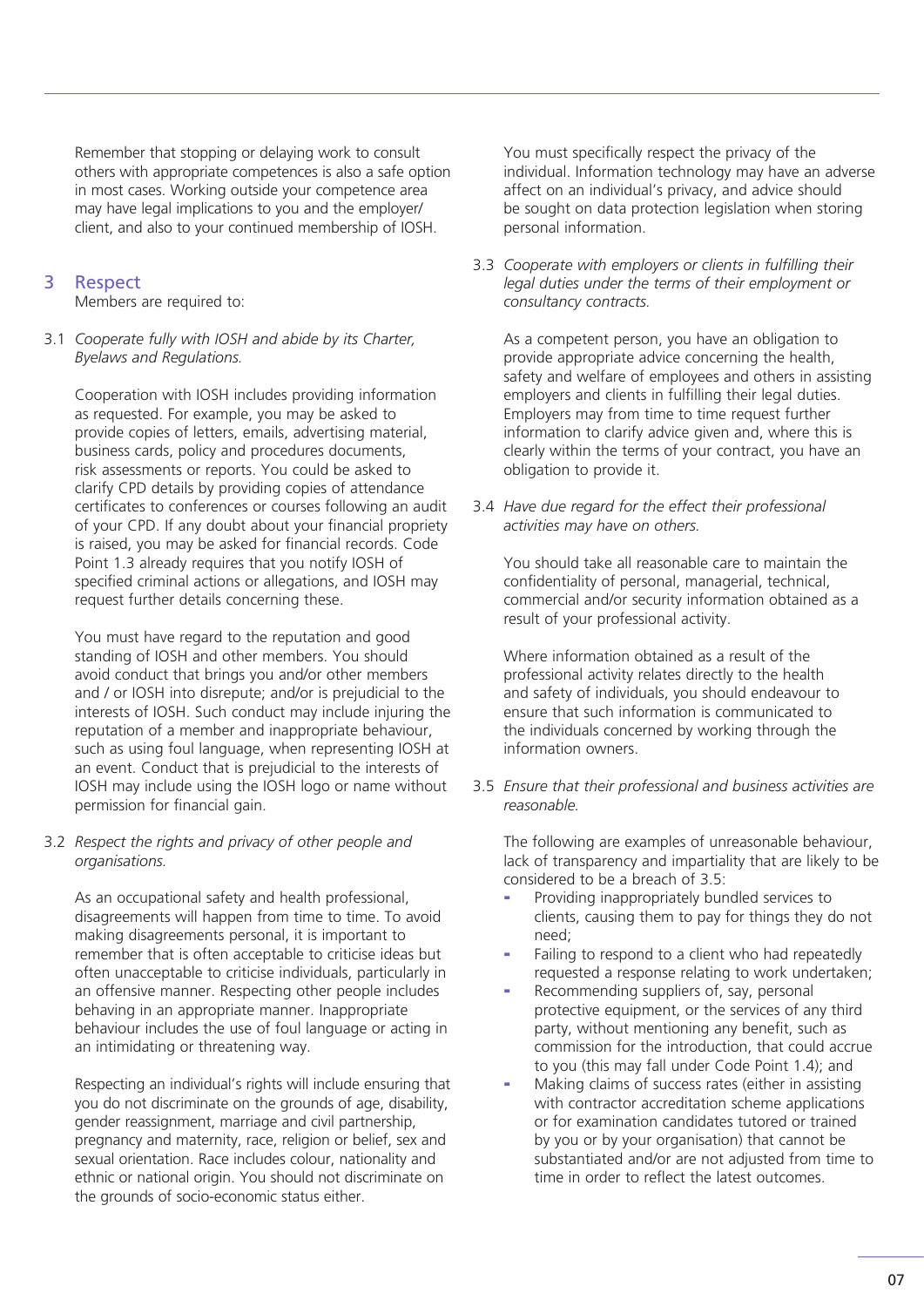3.6 *Respond promptly and appropriately to disputes and complaints.*

A dispute can include a disagreement or a difference of opinion between two or more parties. A complaint is an expression of dissatisfaction requiring a response. Completely ignoring a complaint or failure to manage a dispute, whether you feel it is justified or not, is generally not acceptable. As a professional you are expected to take steps to resolve disputes and respond to complaints whenever possible. Consideration should also be given to the guidance under Code Point 3.2.

### 4 Service

Members are required to:

4.1 *Ensure that the terms of appointment and scope of work are clearly recorded in writing.*

It is possible to have a legally binding oral contract. The problem in the event of any dispute, however, is that it is one person's word against another's.

One of the most likely causes of a dispute is a lack of contractual clarity. Professional indemnity insurers will expect written agreements because defending claims for inadequate professional service based on oral contracts will be harder. Written agreements should aid debt recovery. If you are seeking to recover fees via a Court process and the client contests, why should your word automatically be preferred over the client's? If you expect to be believed as a 'professional', you may find that a Judge cannot understand why you – the professional – have acted without a written agreement.

4.2 *Ensure that, where necessary, they have adequate professional indemnity insurance when providing consultancy services.*

Independent consultants will require professional indemnity insurance (PII) cover. Further advice on the recommended levels of cover can be obtained by contacting an insurance broker.

A member who is in full-time employment or working for a larger consultancy will probably be covered by the organisation's indemnity cover. Members, however, have an obligation to confirm this with their employer.

4.3 *Carry out their professional work in a timely manner.*

Delays in issuing reports, conducting inspections, producing policies and procedures may have implications on the health, safety and welfare of employees. Agreeing the terms and scope of the work in advance, in accordance with Code Point 4.1, will help clarify the time requirements. Delays in work can happen due to unforeseen circumstances. If so, members are advised to inform the employer or client at the earliest opportunity so that they can seek other sources of advice if they need an urgent response.

4.4 *Ensure that professional advice is accurate, proportionate and communicated in an appropriate format.*

Minor mistakes do not generally amount to a breach of the Code but may result in complaints or disputes, which fall under Code Point 3.6. Other matters may have more serious consequences. For example, citing legislation inaccurately in a report could have serious implications in the workplace and may be viewed differently. If a Court makes a finding that you have been negligent when providing professional advice, then that will not automatically lead IOSH to disciplinary proceedings against you. In deciding what action, if any, to take, IOSH will look at the wider circumstances. If you are practising as a consultant and pay damages awarded against you, then that would be a mitigating factor. Hence the need to have adequate PII cover as required at Code Point 4.2 above. Aggravating factors could include inability to pay damages awarded and any failure to comply with Code Points 2.1 and 2.3.

A proportionate approach to professional advice is required. For example, over-stating the risk may lead to excessive expenditure or further consultancy not necessarily needed. The format used when providing professional advice will vary. In most situations best practice will be to provide written advice, or written confirmation of advice provided orally, as soon as is reasonably practicable. You should bear in mind that, for PII purposes, it is highly desirable to have an audit trail of information received and advice given, in order to deal efficiently with any subsequent claims.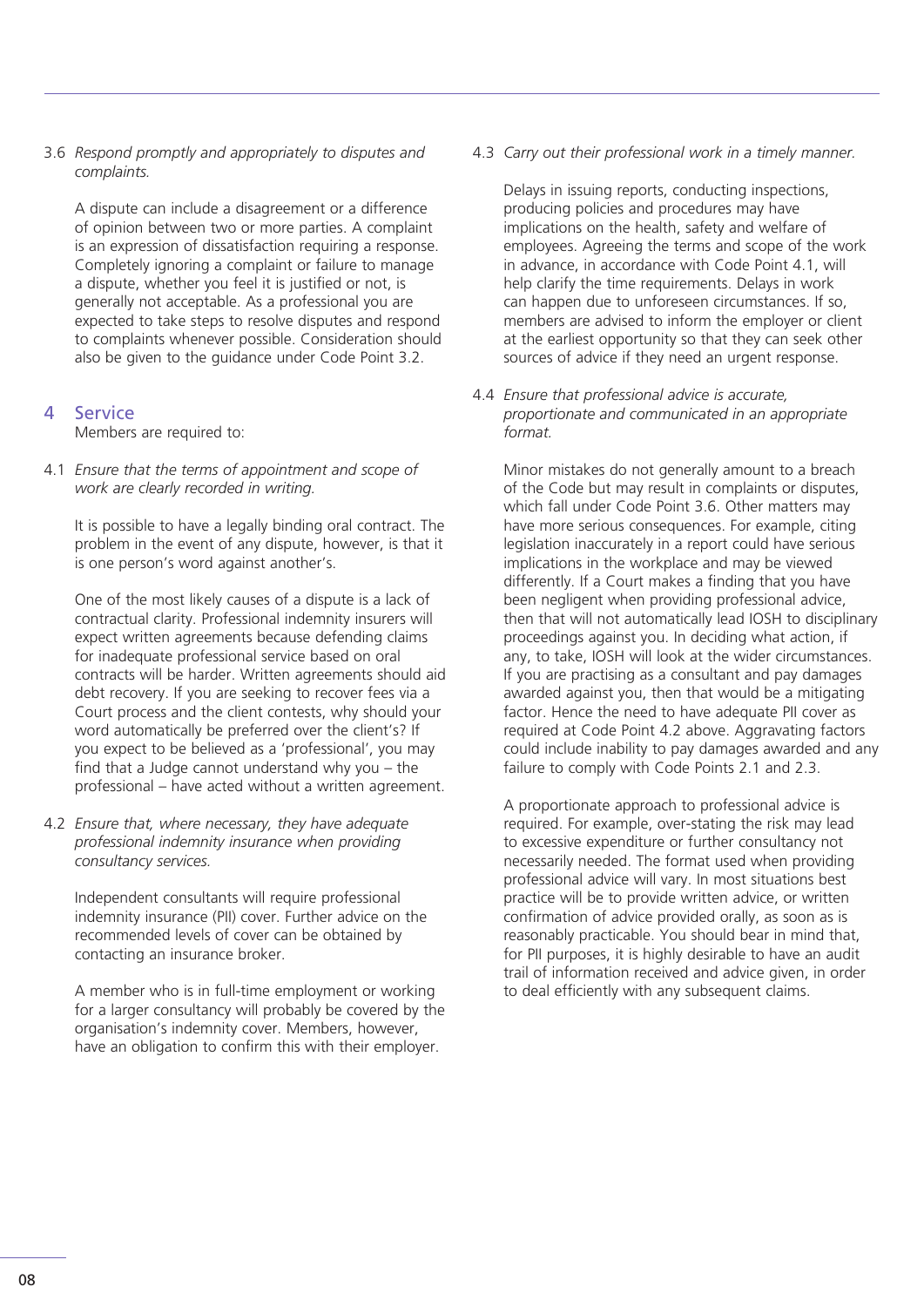4.5 *Have due regard for levels of service and customer care reasonably expected of them.*

You should keep appropriate records. This includes contemporaneous attendance notes for detailed telephone conversations. In particular, any significant changes to the originally agreed service level and payment terms should be documented. Inertia when it comes to recording agreed variations could cause future disputes.

You should also have some type of records management system. If you use external storage facilities you need to know exactly what you have sent there and be able to retrieve records efficiently. You should have regard to other IOSH publications such as the Consultancy Good Practice Guide.

Where a client has contracted out a service to you, it would be inappropriate to then further sub-contract that service to another party without the client's express agreement. This would be less appropriate still if the sub-contractor's level of competence was lower than your own. (See also Code Points 2.2 and 3.5.)

You should consider giving advance notice to clients of periods where you will be unavailable in order to manage their expectations. Good communication can make complaints far less likely. If you expect to observe religious or cultural festivals that are not public holidays, then letting clients have early notification of dates you will be unavailable is likely to aid relations. If you practise on your own and know in advance that you will be unavailable for more than a few working days then think about making arrangements to prevent the impression forming that you do not answer letters, return calls, etc. It is also a good idea to have some contingency plans for unexpected absences. A common cause of complaints to professional bodies is failure to respond to clients. A common cause of these complaints escalating to disciplinary proceedings is failure by members to respond to their professional bodies. If you are unable to work normally you need to be able to depend on somebody to relay that news on your behalf.

If you are moving you should ensure continuity of service is not broken. You need to consider postal redirection for the maximum period if you have not informed all current and recent clients of your change of address in advance.

4.6 *Inform any person overruling or neglecting their professional advice of the potential adverse consequences and keep a written record of the date, time and nature of this action.*

As a health and safety professional, you may find employers or clients occasionally either ignore your advice or fail to act on all of it within your recommended timescales. There can be times when the employer or client is ignoring advice on something that presents an imminent danger to the workforce. Health and safety professionals are required to exercise professional independence and to remain as objective as they can. If you believe your advice is not being followed, you should take reasonable steps to make the person overruling your advice aware of the potential consequences. This would normally be in writing, and you should ask for a confirmation receipt. If this does not work, then you are expected to escalate the matter to the next tier of management in a further effort to see changes implemented. In a situation where you have a genuine concern that death or serious injury might result, then the right thing to do is contact an enforcement agency such as the Health and Safety Executive (HSE). You are expected to "do the right thing" regardless of the possible cost to you. In extreme cases, this might mean resigning or ending a relationship with a client.

HSE provides information on the Public Interest Disclosure Act 1998, which is designed to protect workers who 'blow the whistle' about a wrongdoing. A wrong-doing may include where you have a reasonable belief that your disclosure tends to show one or more of the following: a criminal offence; a breach of a legal obligation; a miscarriage of justice; a danger to the health and safety of any individual; damage to the environment; or the deliberate coveringup of information tending to show any of the above.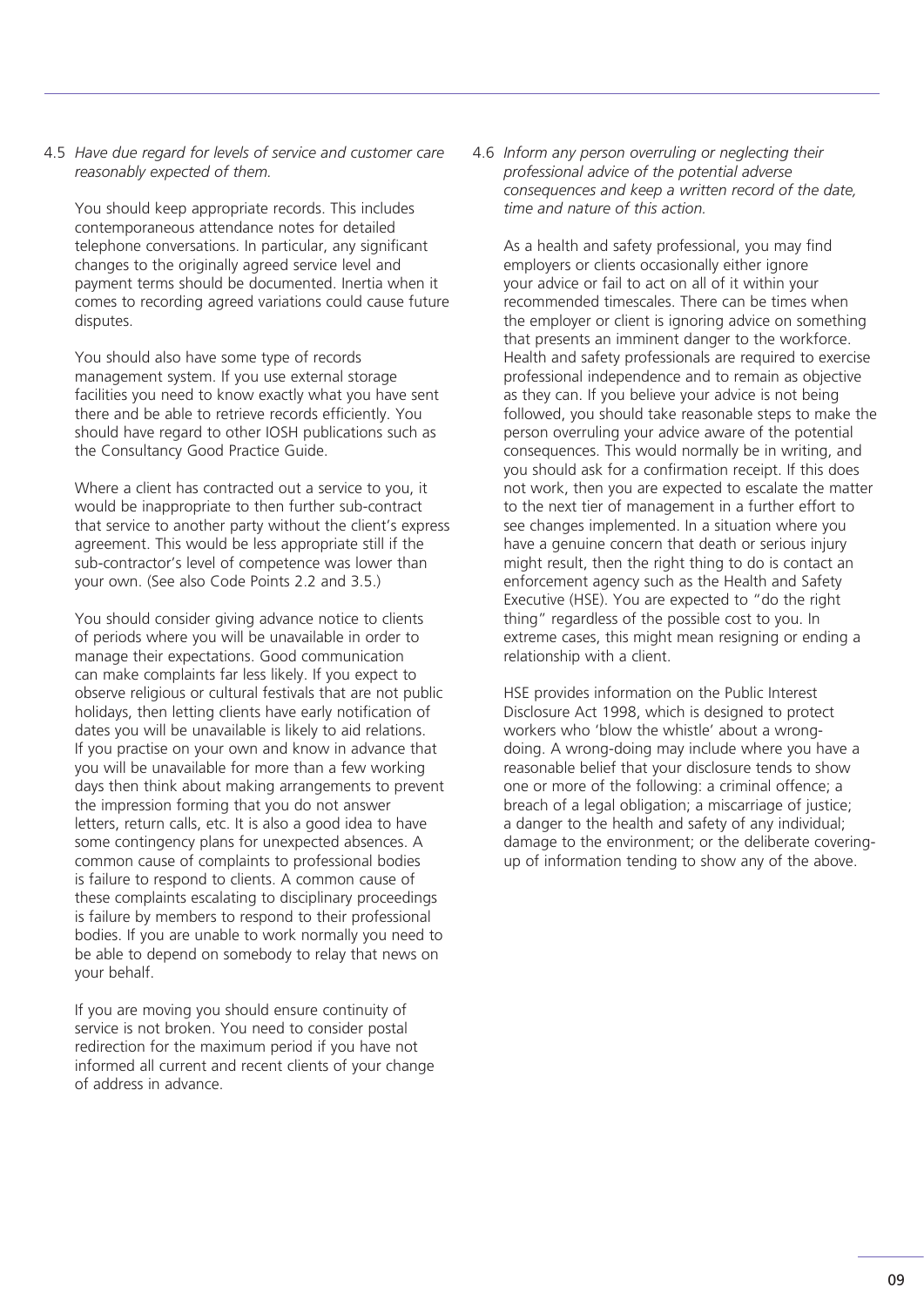### Foreword

The Board of Trustees has made these Regulations that are required under Byelaw 8 'Discipline'. Council has approved these Regulations. This version came into force on 01 February 2017.

Under its Royal Charter, IOSH acts in the interests of the general public benefit by doing what may be necessary to maintain and improve the professional status of its members. Accordingly members must follow the IOSH Code of Conduct, the purpose of which is to enable them to uphold standards of integrity, competence, respect and service so that there is public trust and confidence in them and IOSH itself.

IOSH will provide guidance explaining how complaints may be made against IOSH members. It is important that the facility to complain exists but complaints will only lead to disciplinary proceedings in serious cases.

### 1 Interpretation and definitions

- 1.1 In these Regulations, unless the context otherwise requires:
- 1.1.1 Words importing the singular number only shall include the plural number and vice-versa;
- 1.1.2 Words importing the masculine gender only shall include the feminine gender, and shall be taken to include reference to organisations;
- 1.1.3 Words denoting persons shall include organisations.
- 1.2 Unless the context otherwise requires, words and expressions used in these Regulations shall have the meanings given to them in the Charter and Byelaws of IOSH, and the following words and expressions shall have the meanings set out below:
	- 'the Complainant' means the person who made the allegation of misconduct and may be an employee or appointee of IOSH;
	- 'the Director' means the Head of Governance or another employee of IOSH authorised by the Board of Trustees who may delegate his role under these Regulations to an employee or appointee of IOSH, so references to the Director within these Regulations shall be read as references to the employee or appointee to whom the Director has delegated;
	- 'Hearing' means a meeting of either the Disciplinary Committee or the Appeal Committee at which the Director and the Subject may be heard as prescribed by these Regulations;
	- 'a Higher Penalty' means removal from the Board of Trustees and/or Council and/or any other IOSH committee or suspension of membership of IOSH or expulsion from membership of IOSH;
	- 'Misconduct' means conduct that
		- (i) breaches the Code of Conduct and/or
		- (ii) amounts to unacceptable professional conduct within the standards expected in the health and safety profession and/or
		- (iii) may bring IOSH or the health and safety profession into disrepute and/or
		- (iv) is prejudicial to the interests of IOSH and/or
		- (v) is in breach of a decision made, or penalty imposed under these Regulations;
	- 'the Professional Ethics Committee' means the Professional Ethics Committee or such other committee as the Board of Trustees may from time to time authorise;
	- 'the Public Interest' means the interests of the general public benefit and 'what is in the Public Interest' means what is necessary in order to maintain public trust and confidence in IOSH members and IOSH;
	- 'the Relevant Committee' means the Professional Ethics Committee, Disciplinary Committee or Appeal Committee all of which shall make decisions under these Regulations by simple majority; and
	- 'the Subject': means a member of IOSH who is the subject of an allegation of misconduct.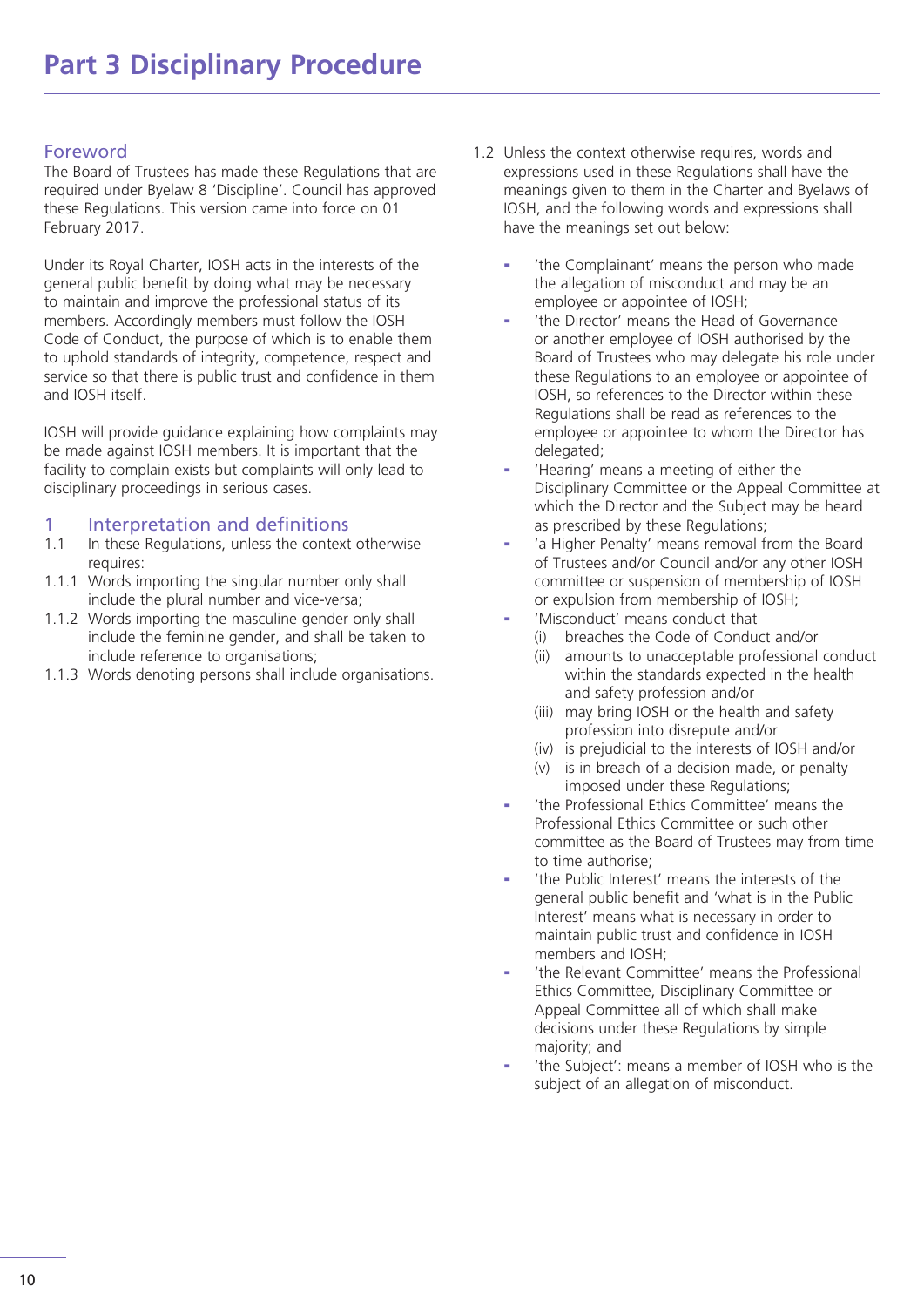### 2 Aim

These Regulations set out the procedure to be followed where an allegation of misconduct is made against a member of IOSH. The aim of these Regulations is fairness, so the fact that any allegation of misconduct is made will not automatically lead to the imposition of any penalty. A member will be given reasonable opportunity to put their case where the allegation is suitable for investigation. In performing their roles under these Regulations the Director and the Relevant Committee shall have regard to the Public Interest, proportionality and any current policy document concerning these Regulations published by IOSH.

# 3 General provisions<br>3.1 Time limits

3.1 *Time limits*

The Director may, at his discretion, vary any time limit set out in these Regulations.

- 3.2 *Requirements for an allegation of misconduct*
- 3.2.1 An allegation of misconduct must be made in writing, or a written summary of it agreed between the Director and the Complainant, and accompanied by copies of any documentation relevant to it.
- 3.2.2 IOSH shall not be obliged to investigate an allegation of misconduct if
	- (i) the allegation is made anonymously; or
	- (ii) the alleged incident occurred more than one year prior to receipt of the allegation.
- 3.3 *Legal proceedings*
- 3.3.1 The Director may at his discretion suspend investigation of an allegation of misconduct under these Regulations where the existence of any criminal investigation or other legal proceedings indicates that this is appropriate.
- 3.3.2 In considering an allegation of misconduct, the Relevant Committee shall be entitled to rely on a certificate of criminal conviction and/or transcript of the criminal court's judgment as evidence of the offence committed, or the decision of a civil court or tribunal as evidence of the issues determined by that court or tribunal.
- 3.4 *Standard of proof*

Subject to the provisions of these Regulations the Relevant Committee may find an allegation of misconduct proven or confirm a finding that an allegation of misconduct is proven provided it is satisfied on the evidence available that it is more likely than not to be true.

- 3.5 *Precautionary suspension*
- 3.5.1 If the Subject is charged with or convicted of a criminal offence under health and safety legislation or any other serious criminal offence the Director may suspend him with immediate effect.
- 3.5.2 Unless determined otherwise by the Director, a member who is suspended shall not, throughout the period of suspension, be permitted to use any designation or initials appropriate to membership, and may not attend or vote at any general meetings of the members.
- 3.5.3 Unless determined otherwise by the Director, the period of suspension shall continue until the conclusion of any disciplinary proceedings.
- 3.5.4 A member who is suspended may make written representations to the Director within 10 working days of the suspension being imposed.
- 3.5.5 A member who is suspended may apply in writing to the Director for the suspension to be reviewed every four weeks.

### 4 Initial stages

- 4.1 *Decision by the Director whether to investigate or not*
- 4.1.1 Within 15 working days of receiving an allegation of misconduct the Director shall:
	- (i) contact the Complainant to acknowledge receipt; and
		- (ii) assess whether it is necessary to seek any further information relating to the allegation of misconduct from the Complainant or elsewhere and if so request it.
- 4.1.2 As soon as is reasonably practicable the Director shall decide whether to investigate the allegation of misconduct.
- 4.1.3 If the Director decides not to investigate he shall send the Complainant reasons for his decision in writing.
- 4.1.4 If the Director decides to investigate he shall send the Subject formal written notice of the allegation of misconduct, together with copies of any documentation submitted by the Complainant or obtained from any other source that affected his decision to investigate, and require a written response from the Subject.
- 4.1.5 Within 20 working days of receiving a notice from the Director in accordance with paragraph 4.1.4, the Subject shall submit a written response stating whether he admits or denies the allegation of misconduct, and must provide copies of any documentation upon which he wishes to rely.
- 4.2 *Decision by the Director whether to refer to the Professional Ethics Committee or not*
- 4.2.1 After 22 working days have elapsed from the date of notice given in accordance with paragraph 4.1.4 the Director shall decide whether to refer the allegation of misconduct and any response from the Subject for consideration by the Professional Ethics Committee.
- 4.2.2 If the Director decides not to refer to the Professional Ethics Committee he shall send the Complainant and the Subject reasons for his decision in writing.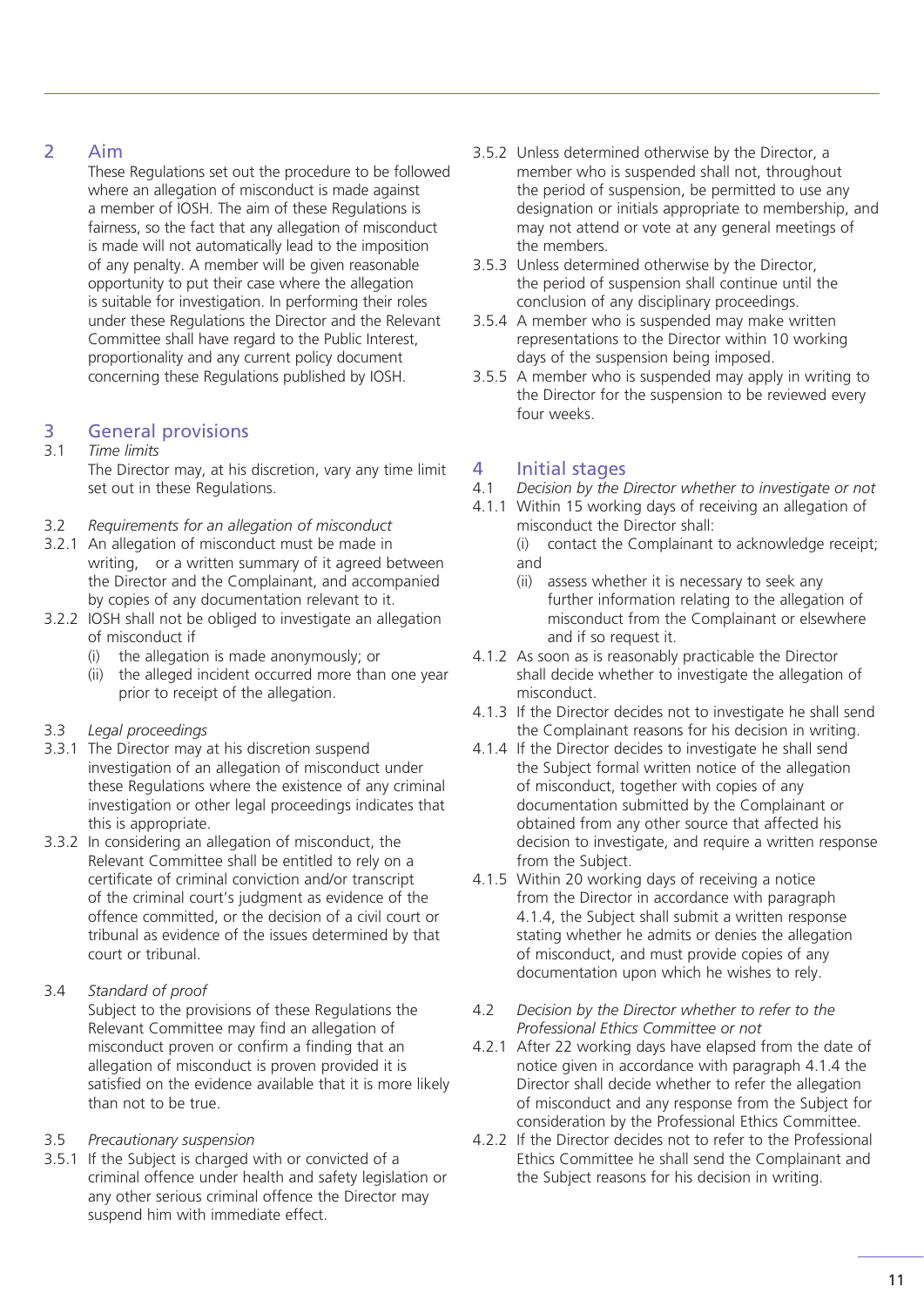4.2.3 If the Director decides to refer the allegation of misconduct to the Professional Ethics Committee he shall provide the Professional Ethics Committee with copies of the documentation sent to the Subject in accordance with paragraph 4.1.4 together with copies of documentation received from the Subject (if received).

# 5 Professional Ethics Committee<br>5.1 Jurisdiction

5.1 *Jurisdiction*

The Professional Ethics Committee shall consider allegations of misconduct referred to it by the Director under paragraph 4.2.3.

5.2 *Composition*

The composition of the Professional Ethics Committee is prescribed in separate Regulations made pursuant to Byelaw 13.

5.3 *Procedure*

The Professional Ethics Committee shall make decisions based solely on documentation provided to it.

- 5.4 *Powers*
	- The Professional Ethics Committee may:
	- (a) adjourn on such terms as it considers appropriate; or
	- (b) dismiss the allegation of misconduct on the grounds that there is no case to answer or that any further formal action under these Regulations is disproportionate; or
	- (c) if the Subject admits the allegation, either
		- (i) invite the Subject to make written representations by way of mitigation and, after considering any representations received, provide guidance on his conduct, or issue a reprimand; or
		- (ii) if the Professional Ethics Committee considers that a Higher Penalty ought to be imposed, refer the matter to the Disciplinary Committee under paragraph 5.4(d); or
	- (d) refer the matter to be considered by the Disciplinary Committee.
- 5.5 *Notification of decisions*
- 5.5.1 The Professional Ethics Committee shall notify the Director of its decision in writing within 10 working days of the decision being made. The notice must set out the reasons for the Professional Ethics Committee's decision.
- 5.5.2 Within 10 working days of receipt of the Professional Ethics Committee's decision, the Director must notify the Subject and the Complainant of the decision.
- 5.5.3 There is no right of appeal against the decision reached in paragraph 5.4 above.

# 6 Disciplinary Committee

# 6.1 *Jurisdiction*

The Disciplinary Committee shall consider matters referred to it by the Professional Ethics Committee in accordance with paragraph 5.4 (d) unless the Director elects to cancel the referral on any of the following grounds:

- (a) the Subject has died; or
- (b) in light of new information since the referral there no longer appears to be a realistic prospect of a finding that the allegation of misconduct is proven; or
- (c) for any other reason by reference to factors including the seriousness of the allegation it no longer appears to be in the Public Interest for a hearing to be held and both the Complainant and the Subject have had an opportunity to make representations to the Director about a possible cancellation.
- 6.2 *Composition*
- 6.2.1 The Disciplinary Committee shall consist of one IOSH member and two independent members.
- 6.2.2 An individual will not be eligible to be appointed as a member of the Disciplinary Committee if he has had any previous involvement in the matter or is a member of the IOSH Council or the IOSH Board of Trustees.
- 6.2.3 The Disciplinary Committee shall appoint one of the independent members as Chair.
- 6.3 *Clerk*

An employee or appointee of IOSH who has not previously been involved in the matter and who is not a member of the IOSH Council or the IOSH Board of Trustees shall act as clerk to the Disciplinary Committee.

- 6.4 *Procedure*
- 6.4.1 Subject to the following and to the provisions of these Regulations, the Disciplinary Committee shall determine its own procedure.
- 6.4.2 The Disciplinary Committee may adjourn at any time to discuss decisions or determine a procedural query.
- 6.4.3 The Disciplinary Committee may obtain such legal, technical or other advice as it thinks fit.
- 6.4.4 Any advice received by the Disciplinary Committee in accordance with paragraph 6.4.3 shall be disclosed, before the Disciplinary Committee exercises any of the powers available to it under paragraph 6.6, to the Director and the Subject.
- 6.5 *Hearing arrangements*
- 6.5.1 The Disciplinary Committee shall hold a hearing to consider the matter afresh. The case against the Subject shall be presented by the Director. The Subject and the Director may call witnesses in support of their cases.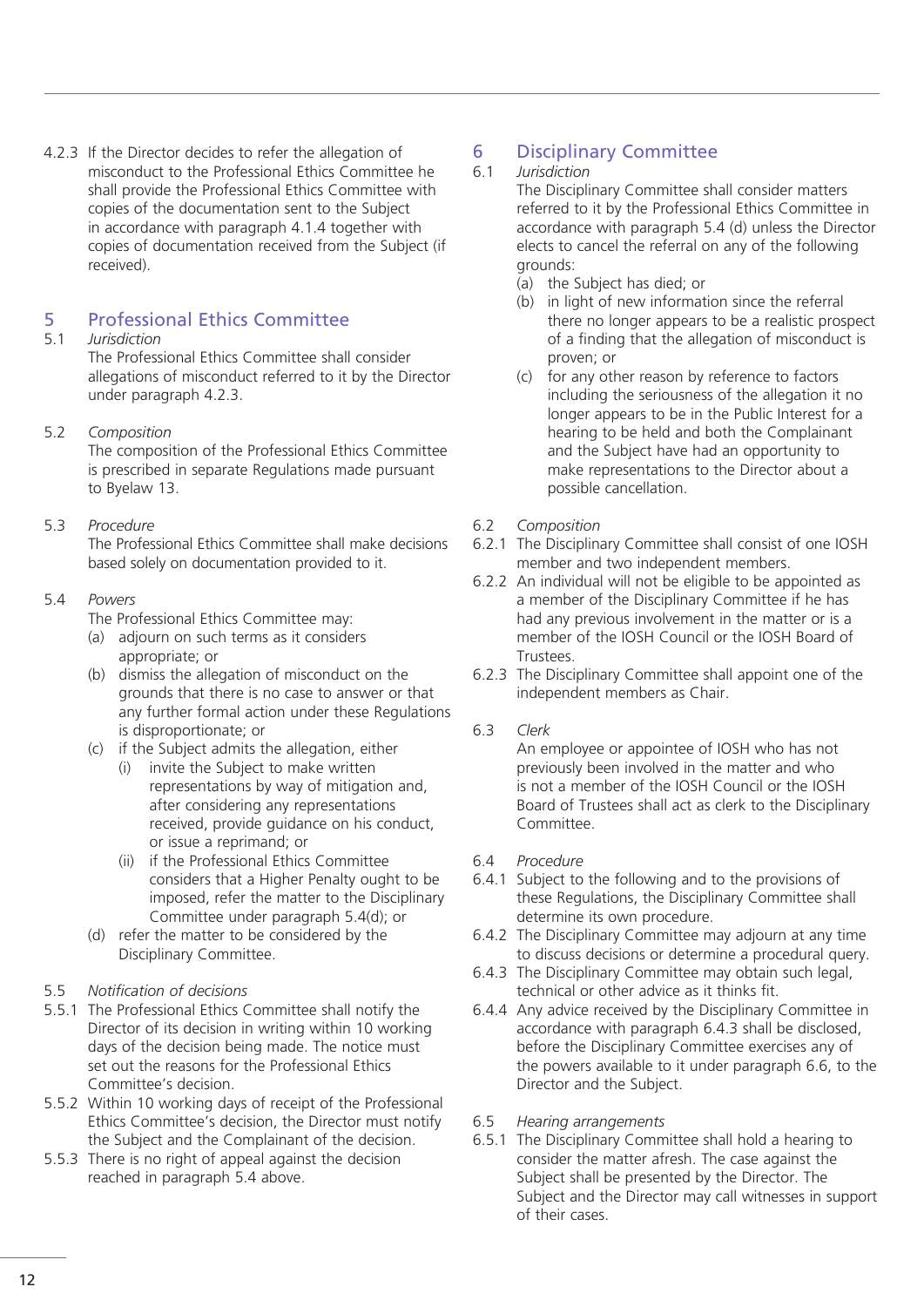- 6.5.2 The Subject shall be informed in writing of the substance of the allegations against him at least 30 working days before the hearing. Notice of the allegations must include the date and time of the hearing and be accompanied by copies of any documentation (including witness statements) to be considered at the hearing, together with details of any witnesses to be called by the Director.
- 6.5.3 At least 15 working days before the hearing, the Subject shall confirm in writing if he admits or denies the allegations, and provide copies of any documentation (including witness statements) on which he intends to rely, together with details of any witnesses to be called.
- 6.5.4 At least 10 working days before the hearing, the Clerk to the Disciplinary Committee shall circulate to Committee members and to the parties a bundle consisting of the documentation referred to at paragraphs 6.5.2 and 6.5.3, together with a copy of these Regulations.
- 6.5.5 The Disciplinary Committee may proceed in the absence of the Subject if:
	- (a) the Subject has been properly notified of the date and time of the hearing in accordance with paragraph 6.5.2; and
	- (b) it is satisfied that doing so is fair, taking account of any information given by or on behalf of the Subject balanced against the Public Interest.
- 6.5.6 The Subject may be represented at the hearing by a friend, legal or other representative.
- 6.5.7 Unless determined otherwise by the Disciplinary Committee, the hearing shall be open to the Complainant, IOSH members and to the general public. The Disciplinary Committee may exclude or expel any person from all or part of the hearing if that person disrupts, or is likely to disrupt, the hearing, or if fairness otherwise requires.
- 6.5.8 The Subject and the Director may question, at the hearing, witnesses called by the other party. The Disciplinary Committee may ask questions of any person present at the hearing. Unless determined otherwise by the Disciplinary Committee, only those witnesses whose details and statements have been provided to the other party in advance (in accordance with paragraphs 6.5.2 and 6.5.3) shall be entitled to speak at the hearing.
- 6.5.9 Unless determined otherwise by the Disciplinary Committee, evidence shall be taken in the following order:
	- the Director will present the case against the Subject;
	- the Subject will present his case;
	- the Director will be invited to give a closing statement;
	- the Subject will be invited to give a closing statement.
- 6.6 *Powers*
- 6.6.1 The Disciplinary Committee may:
	- (a) adjourn on such terms as it considers appropriate; or
	- (b) dismiss the allegation; or
	- (c) find the allegation proven, and may also by way of imposing a penalty or penalties take any one or more of the following actions in respect of the Subject, on such terms as it thinks fit:
		- (i) provide guidance on his conduct;
		- (ii) issue him with a reprimand;
		- (iii) remove him from the Board of Trustees and/ or Council and/or any other IOSH committee as applicable;
		- (iv) suspend his membership of IOSH; or;
		- (v) expel him from membership IOSH.
- 6.6.2 Before imposing a penalty the Disciplinary Committee shall consider mitigation, if any, offered by the Subject.
- 6.6.3 If in the opinion of the Disciplinary Committee it is appropriate in the interests of fairness, the Disciplinary Committee may order IOSH or the Subject to contribute to the costs incurred by the other in the conduct of the hearing.

### 6.7 *Notification of decisions*

The Disciplinary Committee shall inform the Complainant, the Director and the Subject of its decision in writing within 10 working days of the decision being made. The notice must set out the reasons for the Disciplinary Committee's decision, and, if appropriate, must inform the Subject of his right of appeal under paragraph 7.1.1.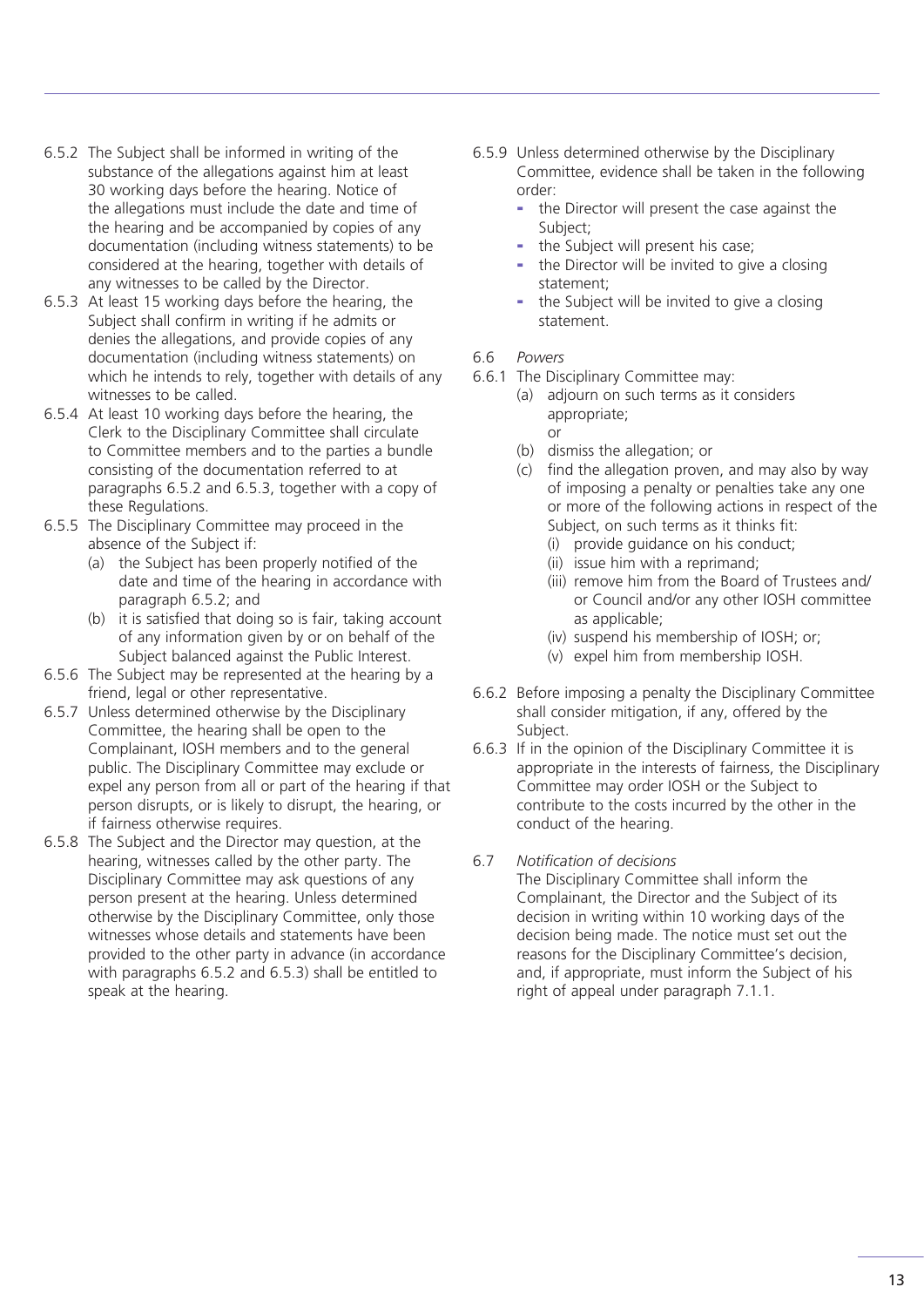# 7 Appeal Committee

### 7.1 *Jurisdiction*

- 7.1.1 The Subject may appeal against the decision of the Disciplinary Committee to the Appeal Committee, by submitting full grounds of appeal in writing to the Director within 10 working days of receiving the Disciplinary Committee's decision.
- 7.1.2 Examples of grounds of appeal include:
	- (a) serious errors in the procedures followed by the Disciplinary Committee;
	- (b) the imposition of an unreasonably excessive sanction by the Disciplinary Committee; or
	- (c) the emergence of new material evidence, which could not reasonably have been submitted to the Disciplinary Committee.
- 7.1.3 If the Director wishes to submit a response to the Subject's grounds of appeal, he shall do so within 10 working days of receiving it.
- 7.2 *Composition of Appeal Committee*
- 7.2.1 The Appeal Committee shall consist of one IOSH member and two independent members.
- 7.2.2 An individual will not be eligible to be appointed as a member of the Appeal Committee if he has had any previous involvement in the matter or is a member of the IOSH Council or the IOSH Board of Trustees.
- 7.2.3 The Appeal Committee shall appoint one of the independent members as Chair.

### 7.3 *Clerk*

An employee or appointee of IOSH who has not previously been involved in the matter and who is not a member of the IOSH Council or the IOSH Board of Trustees shall act as clerk to the Appeal Committee.

### 7.4 *Procedure*

- 7.4.1 Subject to the following and to the provisions of these Regulations, the Appeal Committee shall determine its own procedure.
- 7.4.2 The Appeal Committee may adjourn at any time to discuss decisions or determine a procedural query.
- 7.4.3 The Appeal Committee may obtain such legal. technical or other advice as it thinks fit.
- 7.4.4 Any advice received by the Appeal Committee in accordance with paragraph 7.4.3 shall be disclosed, before the Appeal Committee exercises any of the powers available to it under paragraph 7.6, to the Director and the Subject.
- 7.5 *Hearing arrangements*
- 7.5.1 The Appeal Committee shall hold a hearing to review the Disciplinary Committee's decision unless, exceptionally, the Appeal Committee determines that a full re-hearing is appropriate.
- 7.5.2 The Subject shall be informed in writing of the date and time of the hearing at least 30 working days in advance.
- 7.5.3 At least 10 working days before the hearing, the Clerk shall circulate to members of the Appeal Committee, the Subject and the Director copies of the Diciplinary Committee's decision, the grounds of appeal submitted in accordance with 7.1.1, the response of the Director, if any, and a copy of these Regulations.
- 7.5.4 The Appeal Committee may proceed in the absence of the Subject if:
- (a) the Subject has been properly notified of the date and time of the hearing in accordance with paragraph 7.5.2; and
- (b) it is satisfied that doing so is fair, taking account of any information given by or on behalf of the Subject balanced against the Public Interest.
- 7.5.5 The Subject may be represented at the hearing by a friend, legal or other representative.
- 7.5.6 Unless determined otherwise by the Appeal Committee, the hearing shall be open to the Complainant, IOSH members and to the general public. The Appeal Committee may exclude or expel any person from all or part of the hearing if that person disrupts, or is likely to disrupt, the hearing, or if fairness otherwise requires.
- 7.5.7 The Subject may present his grounds of appeal and the Director may respond. The Appeal Committee may ask questions of any person present at the hearing.
- 7.5.8 If the Appeal Committee determines, in accordance with paragraph 7.5.1, that the appeal will be a full re-hearing, the re-hearing shall be conducted in accordance with the provisions of paragraph 6.5, and references to the Disciplinary Committee shall be read as references to the Appeal Committee.

### 7.6 *Powers*

- 7.6.1 The Appeal Committee may:
- (a) adjourn on such terms as it considers appropriate; or
- (b) confirm the Disciplinary Committee's decision; or
- (c) overturn the Disciplinary Committee's decision; or
- (d) vary the Disciplinary Committee's decision with any one or more of the actions that were available to the Disciplinary Committee in paragraph 6.6.1 (c) being available to the Appeal Committee by way of imposing a penalty or penalties in relation to the Subject on such terms as it sees fit.
- 7.6.2 Before imposing a penalty the Appeal Committee shall consider mitigation, if any, offered by the Subject.
- 7.6.3 If in the opinion of the Appeal Committee it is appropriate in the interests of fairness, the Appeal Committee may, order IOSH or the Subject to contribute to the costs incurred by the other in the conduct of the hearing.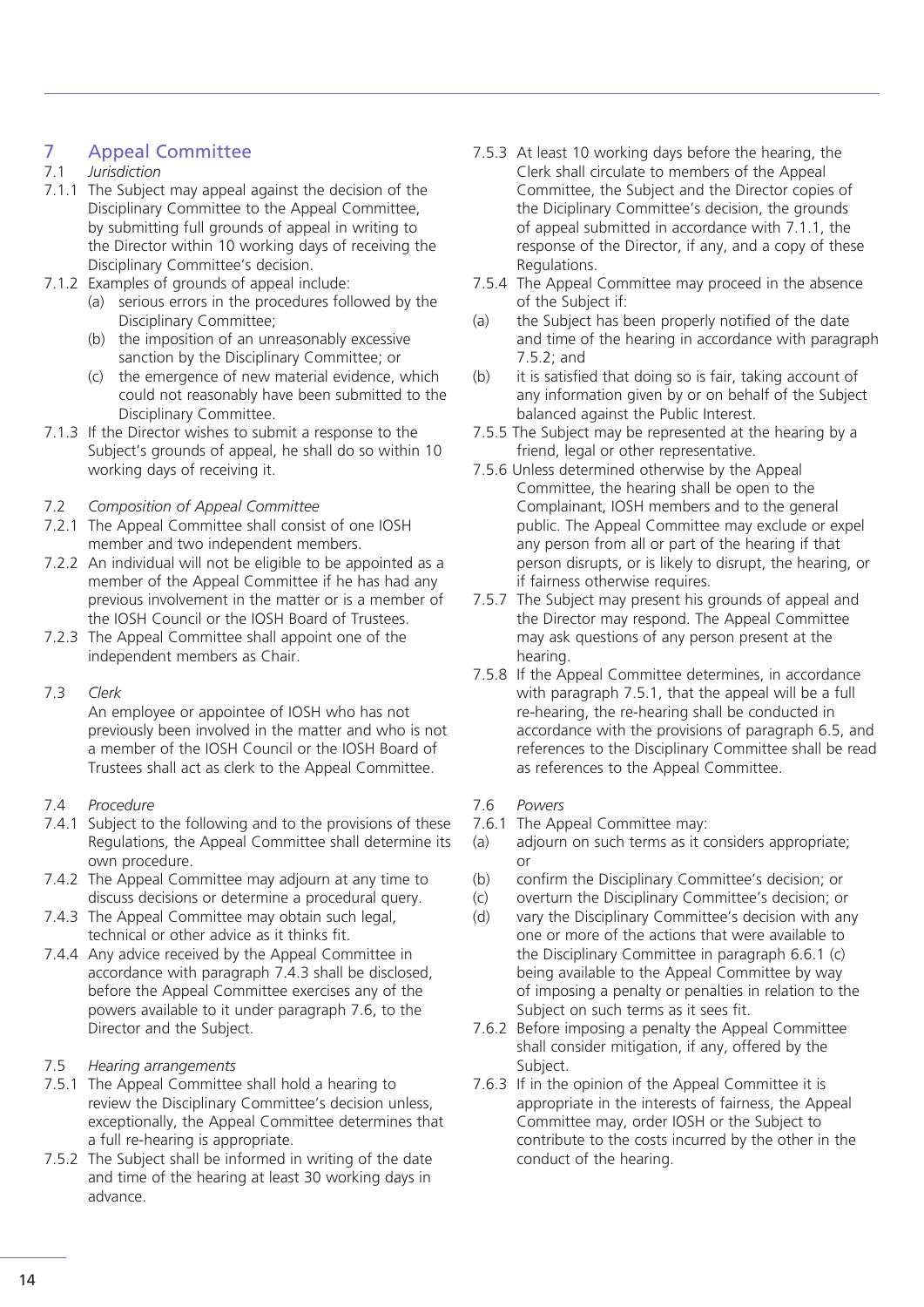# 8 Publication of disciplinary decisions

Unless the Relevant Committee determines otherwise, decisions made under paragraphs 5.4 (c) (i), 6.6 and 7.6 shall be published in the official magazine of IOSH and/or on its website. Unless requested in writing by the Complainant or by the witness concerned, the published decision shall not identify the complainant or any witnesses involved in the proceedings.

## 9 Former members

9.1 This paragraph applies where:

- (a) an allegation of misconduct meeting the requirements of paragraph 3.2.1 is required; and
- (b) the Subject has ceased to be a member of IOSH by the time the allegation of misconduct is received; and
- (c) the allegation of misconduct relates to matters which occurred during the time the Subject was a member of IOSH.
- 9.2 The Director shall decide at his absolute discretion whether or not to investigate an allegation of misconduct falling within paragraph 9.1. If the Director decides to investigate the allegation of misconduct, then these Regulations shall apply to the Subject as if he had not ceased to be a member of IOSH.